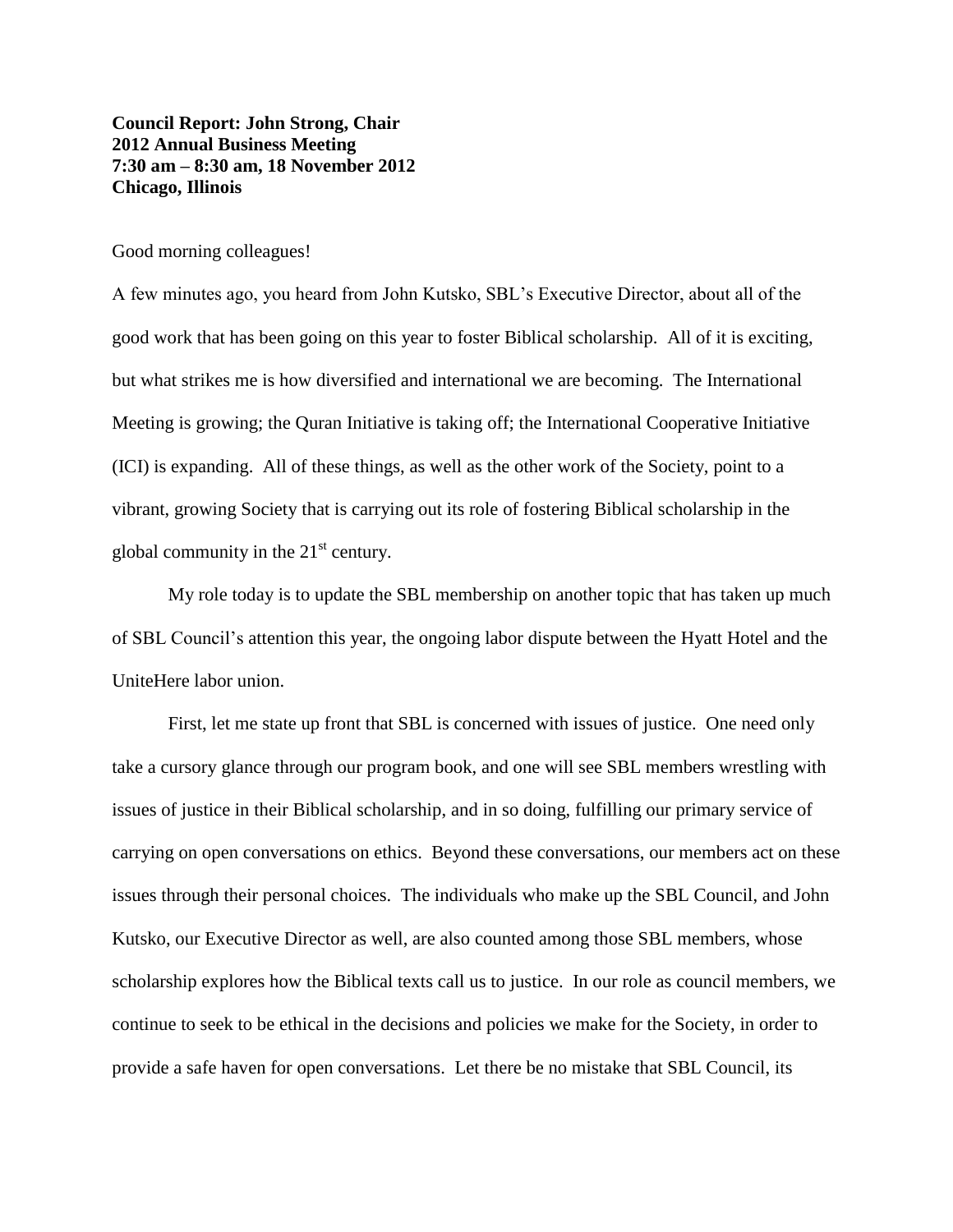Executive Director, and the SBL Staff, want to see the hotel workers who have served us so well during this conference receive fair living wages, be protected in a healthy environment, and make for themselves and their families a satisfying, enjoyable life through the benefits of their employment.

With that affirmation, I must also reiterate what has been stated in our correspondence with SBL members throughout this past year. Specifically, the Executive Director, the SBL Staff, and the Council are limited by federal and state laws to operate for the benefit of SBL members in the achievement of SBL's stated mission: to foster Biblical scholarship. It would be both unethical and illegal if we were to appropriate SBL members' dues and fees for any cause other than fostering Biblical scholarship. Simply stated, SBL members have freely paid dues to SBL from the money their labor has earned in order to foster Biblical scholarship in their own work. Clearly, if SBL Council were to behave inappropriately with members' dues and fees, if, for example, we spent their assets on political campaigns or luxury items, we would be breaking an ethical and legal trust. Bear in mind as well, our members are diverse in countless ways religiously, ethnically, politically, and in the types of ethical causes in which they invest their money, talents and energy. Accordingly, there is no ethical litmus test that our members must pass, nor should there be, if our mission is to provide a safe haven for open conversations.

Applying this ethic and these legal constraints to the present labor dispute, SBL Council has recognized that it must remain faithful to and focused upon its mission to foster Biblical scholarship. Out of faithfulness to this ethic, SBL Council has operated unanimously from the very beginning of the year, even before registration was open, to consistently follow four policies: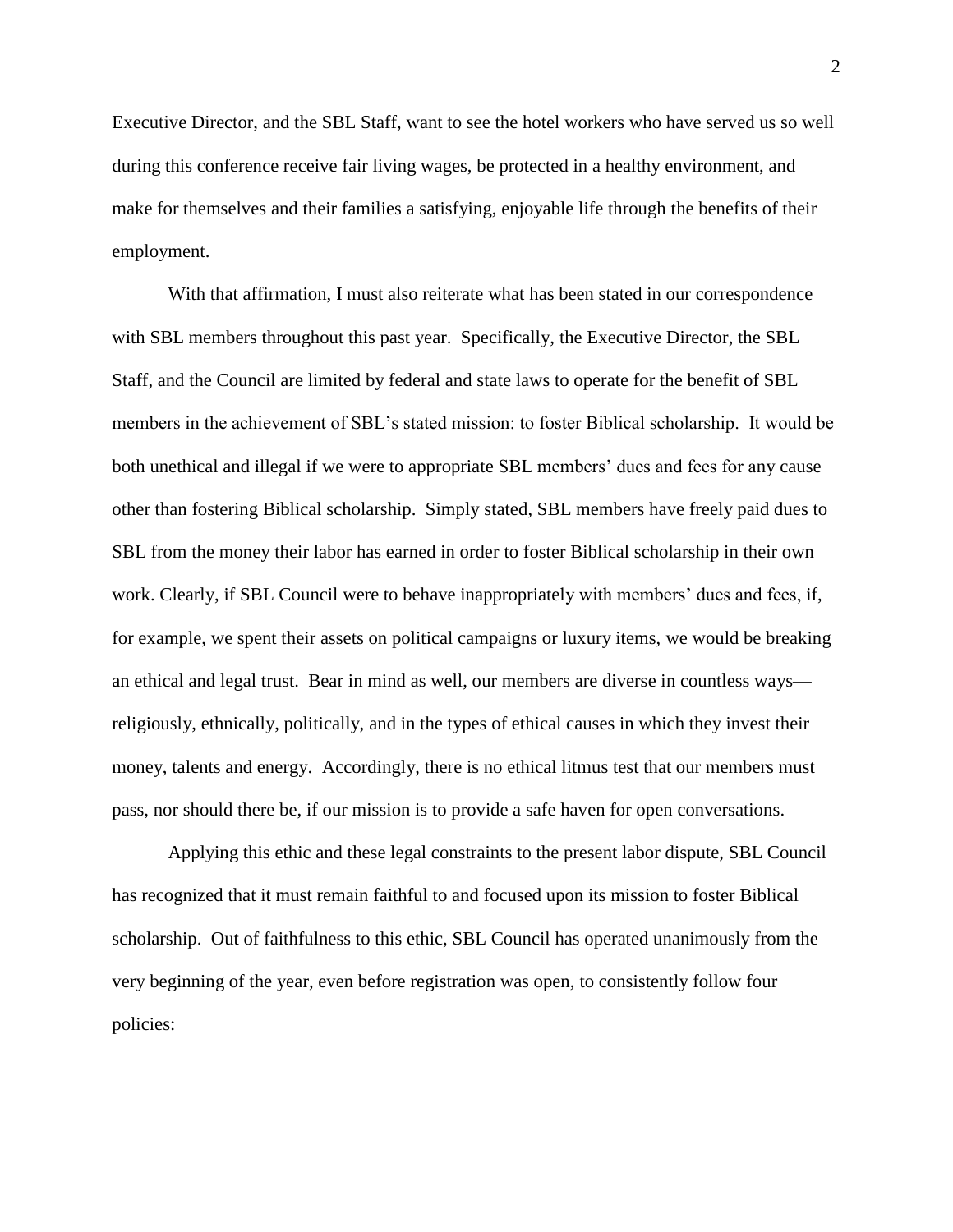We will inform members of any labor disputes, and allow them to follow their consciences in their choice of hotel.

I want to add to this, by way of clarification, that SBL signs contracts having done due diligence, and we sign in good faith. We do not sign with hotels that have a record of mistreatment of or conflict with their workers. In order to gain the best savings for our members, however, we sign contracts five to seven years into the future, which means that during the period of time from when a contract is signed to when the Annual Meeting is held, labor contracts with our hotels will expire and new ones will have to be negotiated. Inevitably, disputes will occur. When this happens, we will let our members know, and allow them to choose a hotel which is not in dispute with its workers.

- In light of this first point, when there is a dispute between workers and a hotel, SBL has and will continue to negotiate with the hotels to lower attrition rates in regard to the number of hotel rooms, food, and other services. This is done knowing that a certain number of our members will choose not to stay at a hotel in which there is a dispute, and so, by lowering attrition rates, SBL will not incur any penalties caused by lower usage.
- In consideration of our members' ethical commitments and choices, we will limit the meeting space in hotels involved labor disputes.
- Fourth, as stated above, SBL has negotiated its current contracts in good faith, and we will keep our word. We will honor our signed contracts. Not to honor our contracts, I hasten to add, would result in major penalties, totaling to hundreds of thousands of dollars, and paid to the very hotels being targeted by the boycott, in this instance, the Hyatt. For SBL, these penalties would place the organization in a precarious financial situation. Moreover, the integrity of the